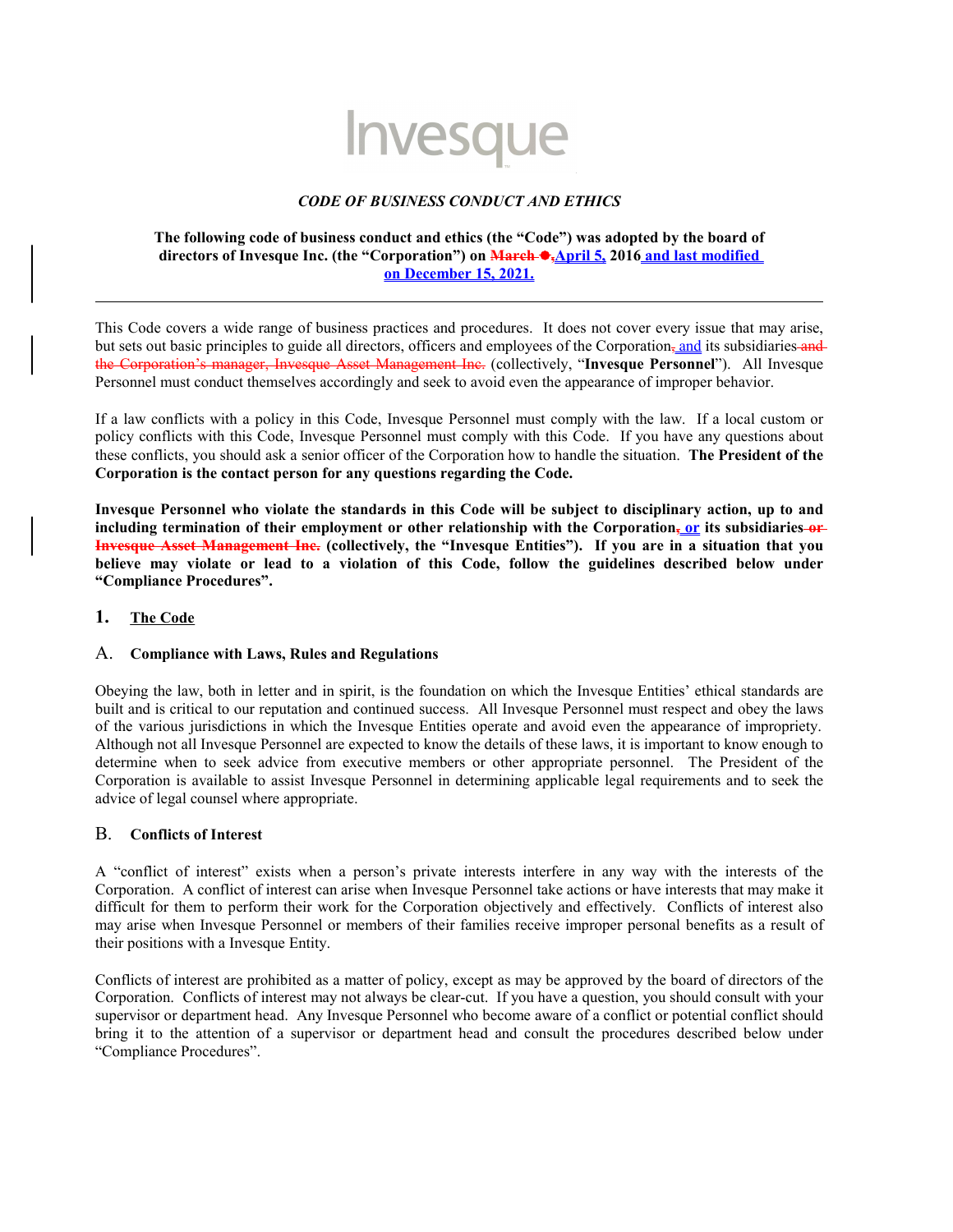### C. **Confidentiality**

Invesque Personnel must maintain the confidentiality of confidential information entrusted to them by any Invesque Entity and persons with whom the Invesque Entities do business, except when disclosure is authorized under the Confidential Information Policy or required by laws or regulations. Confidential information includes all non-public information that might be of use to competitors or harmful to any Invesque Entity or the person to whom it relates if disclosed. The obligation to preserve the confidentiality of confidential information continues even after Invesque Personnel cease to have a relationship with the Invesque Entities.

Invesque Personnel who have access to confidential information are not permitted to use or share that information for trading purposes or for any other purpose except the conduct of the Invesque Entities' business. All Invesque Personnel should read and abide by the Corporation's Confidential Information Policy and Disclosure Policy.

### D. **Corporate Opportunities**

Invesque Personnel are prohibited from taking for themselves personally opportunities that are discovered through the use of corporate property, information or positions without the consent of the board of directors and from using corporate property, information or positions for improper personal gain. No Invesque Personnel may compete with any of the Invesque Entities directly or indirectly. Invesque Personnel owe a duty to each Invesque Entity to advance its legitimate interests when the opportunity to do so arises.

### E. **Protection and Proper Use of Invesque Entity Assets**

All Invesque Personnel should endeavor to protect Invesque Entity assets and ensure their efficient use. Theft, carelessness and waste have a direct impact on the profitability of the Invesque Entities. Any suspected incident of fraud or theft should be reported immediately to the President of the Corporation for investigation.

The obligation of Invesque Personnel to protect the assets of the Invesque Entities includes the Invesque Entities' proprietary information. Proprietary information includes any information that is not known generally to the public or would be helpful to competitors of any of the Invesque Entities. Examples of proprietary information include intellectual property (such as trade secrets, patents, trademarks and copyrights), business, marketing and service plans, designs, databases, salary information and any unpublished financial data and reports. Unauthorized use or distribution of this information would violate Invesque Entity policy and could be illegal and result in civil or criminal penalties. The obligation to preserve the confidentiality of proprietary information continues even after Invesque Personnel cease to have a relationship with the Invesque Entities.

Invesque Entity assets may never be used for illegal purposes.

# F. **Competition and Fair Dealing**

The Invesque Entities seek to excel and to outperform any competitors fairly and honestly through superior performance and not through unethical or illegal business practices. Taking proprietary information without the owner's consent, inducing disclosure of that information by past or present employees of other persons or using that information is prohibited. Invesque Personnel should respect the rights of, and deal fairly with, the Invesque Entities' competitors and persons with whom the Invesque Entities have a business relationship. No Invesque Personnel should take unfair advantage of anyone through illegal conduct, manipulation, concealment, abuse of proprietary information, misrepresentation of material facts or any other intentional unfair-dealing practice. Nor should any Invesque Personnel act in a manner that may be anti-competitive under anti-trust laws. The President is available to assist Invesque Personnel in determining the application of those laws and to seek the advice of legal counsel where appropriate.

#### G. **Gifts and Entertainment**

Business gifts and entertainment are customary courtesies designed to build goodwill and constructive relationships among business partners. These courtesies may include such things as meals and beverages, tickets to sporting or cultural events, discounts not available to the general public, accommodation and other merchandise or services. In some cultures, they play an important role in business relationships. However, a problem may arise when these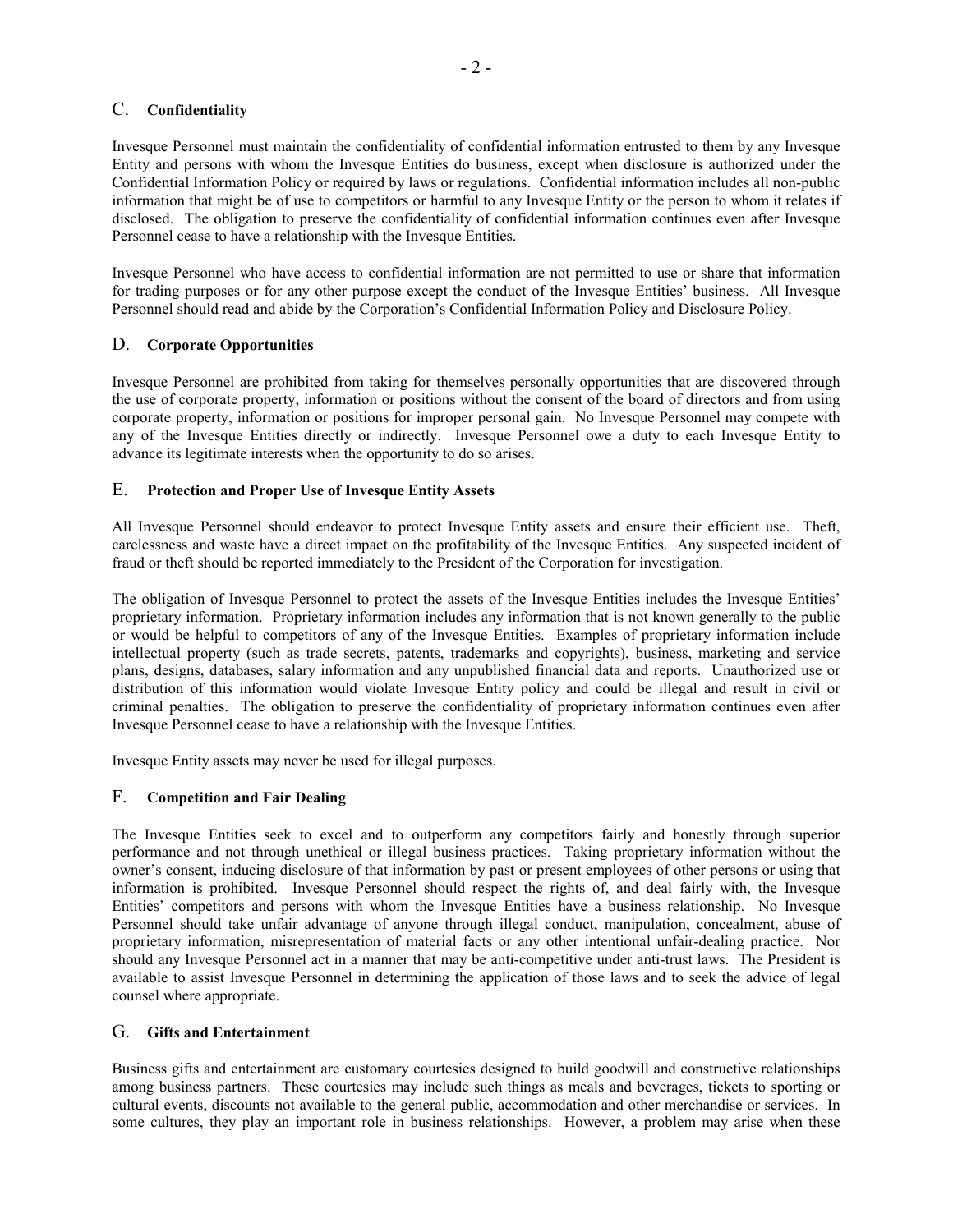courtesies compromise, or appear to compromise, a Invesque Entity's ability to make fair and objective business decisions or to gain an unfair advantage.

Offering or receiving any gift, gratuity or entertainment that might be perceived to unfairly influence a business relationship should be avoided. These guidelines apply at all times and do not change during traditional gift-giving seasons.

No gift or entertainment should ever be offered, given, provided, authorized or accepted by any Invesque Personnel or their family members unless it is not a cash gift, is consistent with customary business practices, is not excessive in value, cannot be construed as a bribe or payoff and does not violate any laws. Strict rules apply when a Invesque Entity does business with governmental agencies and officials (as discussed in more detail below). Invesque Personnel should discuss with their supervisor or department head any gifts or proposed gifts about which they have any questions.

# H. **Payments to Government Personnel**

All Invesque Personnel must comply with all laws prohibiting improper payments to domestic and foreign officials. Other governments have laws regarding business gifts that may be accepted by government personnel. The promise, offer or delivery to an official or employee of various governments of a gift, favour or other gratuity in violation of these laws would not only violate the Invesque Entities' policies but could also be a criminal offence. Illegal payments should not be made to government officials of any country. The President of the Corporation can provide guidance to Invesque Personnel in this area.

### I. **Discrimination and Harassment**

The diversity of Invesque Personnel is a tremendous asset. The Invesque Entities are firmly committed to providing equal opportunity in all aspects of employment and will not tolerate any illegal discrimination or harassment of any kind. Examples include derogatory comments based on racial or ethnic characteristics and unwelcome sexual advances. Violence and threatening behavior are not permitted. Invesque Personnel are encouraged to speak with the President of the Corporation when a co-worker's conduct makes them uncomfortable and to report harassment when it occurs.

# J. **Health and Safety**

The Invesque Entities strive to provide all Invesque Personnel with a safe and healthy work environment. All Invesque Personnel have responsibility for maintaining a safe and healthy workplace by following safety and health rules and practices and reporting accidents, injuries and unsafe equipment, practices or conditions to a supervisor or department head. Being under the influence, and the possession, of illegal drugs in the workplace will not be tolerated. Invesque Personnel should report to work in condition to perform their duties, free from the influence of illegal drugs or alcohol.

# K. **Accuracy of Records and Reporting**

The Invesque Entities require honest and accurate recording and reporting of information of the Corporation to make responsible business decisions. The Corporation's accounting records are relied upon to produce reports for management, managers, securityholders, governmental agencies and persons with whom the Corporation does business. All of the Corporation's financial statements and the books, records and accounts on which they are based must appropriately reflect the Corporation's activities and conform to applicable legal, accounting and auditing requirements and to the Corporation's system of internal controls. Unrecorded or "off the books" funds or assets should not be maintained unless required by applicable law or regulation.

All Invesque Personnel have a responsibility, within the scope of their positions, to ensure that the Corporation's accounting records do not contain any false or intentionally misleading entries. The Corporation does not permit intentional misclassification of transactions as to accounts, departments or accounting records. All transactions must be supported by accurate documentation in reasonable detail and recorded in the proper accounts and in the proper accounting period.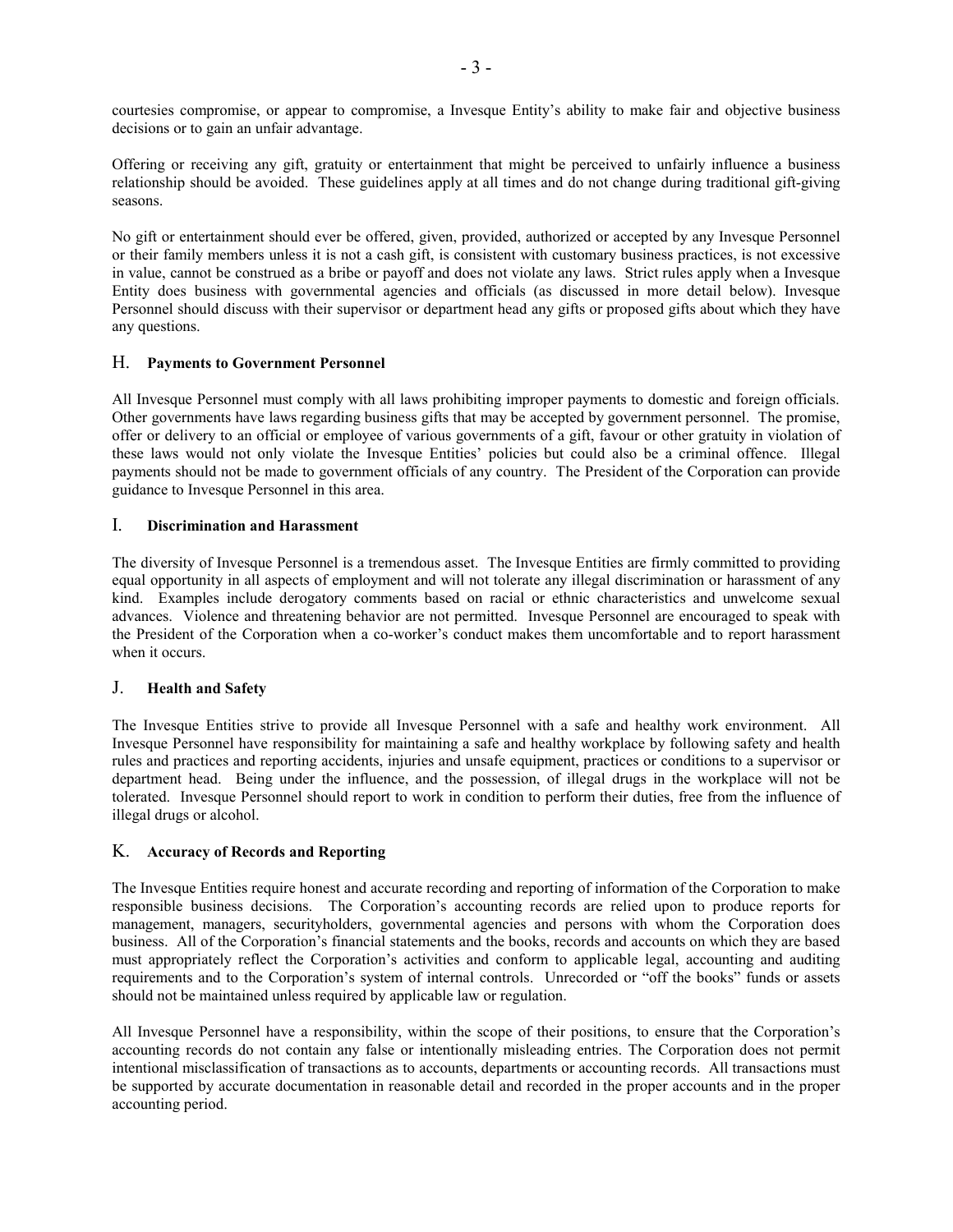Many Invesque Personnel use business expense accounts, which must be documented and recorded accurately. If Invesque Personnel are not sure whether a certain expense is legitimate, a supervisor or department head can provide advice. General rules and guidelines are available from the President of the Corporation.

Business records and communications often become public through legal or regulatory proceedings or the media. Invesque Personnel should avoid exaggeration, derogatory remarks, guesswork or inappropriate characterizations that can be misunderstood. This requirement applies equally to communications of all kinds, including e-mail, informal notes, internal memos and formal reports.

# **2. Waivers of the Code**

Any waiver of this Code for directors or officers may be made only by the directors (or a committee of the board of directors to whom that authority has been delegated) and will be promptly disclosed as required by law or stock exchange regulation.

# **3. Reporting and Illegal or Unethical Behavior**

Each of the Invesque Entities has a strong commitment to the conduct of its business in a lawful and ethical manner. Invesque Personnel are encouraged to talk to supervisors, managers or other appropriate personnel about observed illegal or unethical behavior and when in doubt about the best course of action in a particular situation. It is the policy of the Invesque Entities not to allow retaliation for reports of misconduct by others made in good faith. It is, at the same time, unacceptable to file a report knowing that it is false. All Invesque Personnel are expected to cooperate in internal investigations of misconduct.

# **4. Compliance Procedures**

All Invesque Personnel must work to ensure prompt and consistent action against violations of this Code. However, in some situations it is difficult to know right from wrong. Since we cannot anticipate every situation that will arise, it is important that the Invesque Entities have a way to approach a new question or problem. These are the steps to keep in mind:

- Make sure you have all the facts. In order to reach the right solutions, we must be as fully informed as possible.
- Ask yourself: What specifically am I being asked to do? Does it seem unethical or improper? This will help you to focus on the specific question you are faced with and the alternatives you have. Use your judgement and common sense - if something seems like it might possibly be unethical or improper, it probably is.
- Clarify your responsibility and role. In most situations, there is shared responsibility. Are your colleagues informed? It may help to get others involved and discuss the problem.
- Discuss the problem with your manager. This is the basic guidance for all situations. In many cases, your manager will be more knowledgeable about the question and will appreciate being brought into the decision-making process. Remember that it is your manager's responsibility to help solve problems.
- Seek help from company resources. In the rare case where it may not be appropriate to discuss an issue with your manager, or where you do not feel comfortable approaching your manager with your question, discuss it locally with your "two-up". If that is not appropriate for any reason, contact the President of the Corporation.
- You may report ethical violations in confidence and without fear of retaliation. If your situation requires that your identity be kept secret, your anonymity will be protected to the extent possible. The Invesque Entities do not permit retaliation of any kind against employees for good faith reports of ethical violations.
- Always ask first, act later: If you are unsure of what to do in any situation, seek guidance before you act.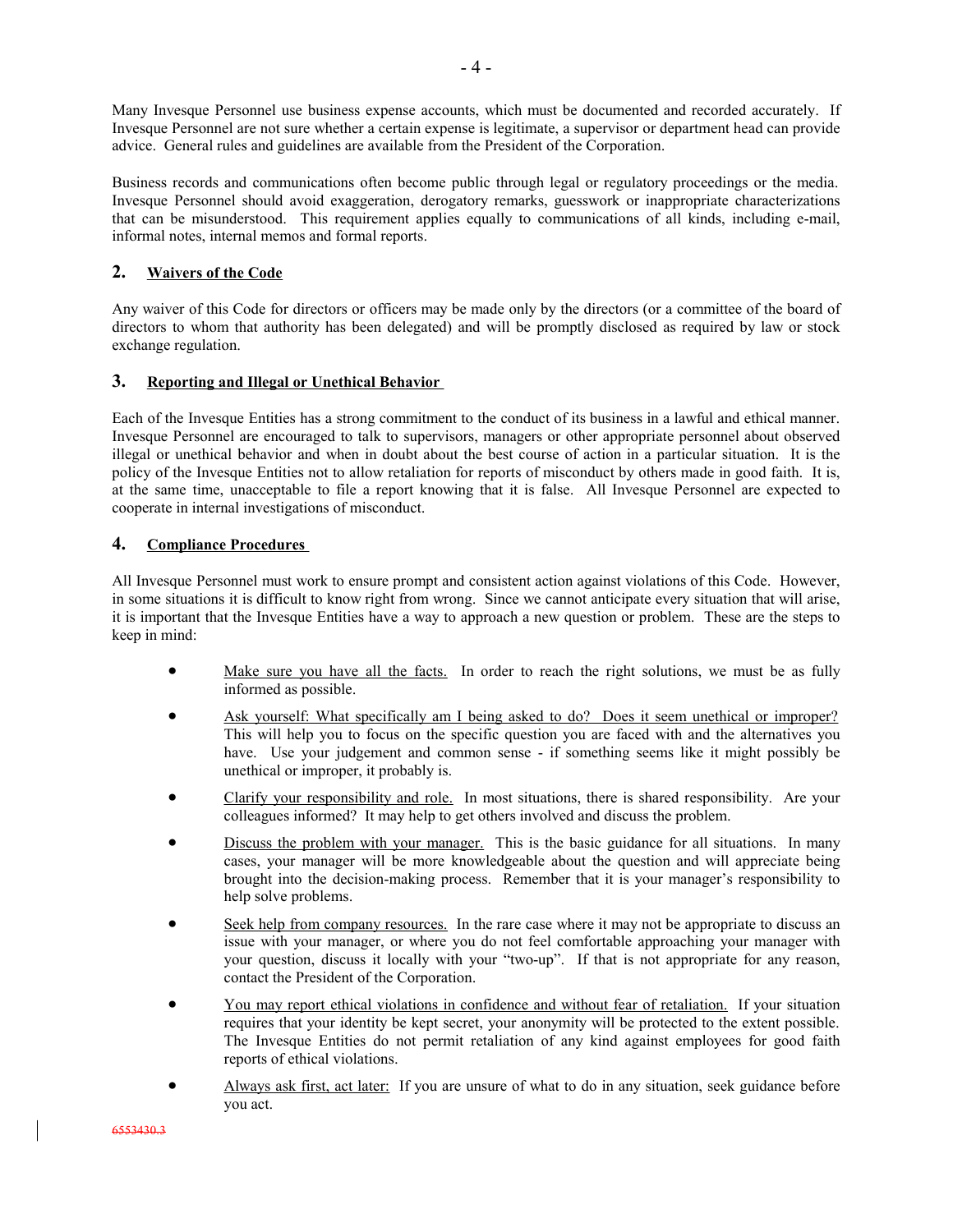6553430

 $\overline{\mathcal{L}}$